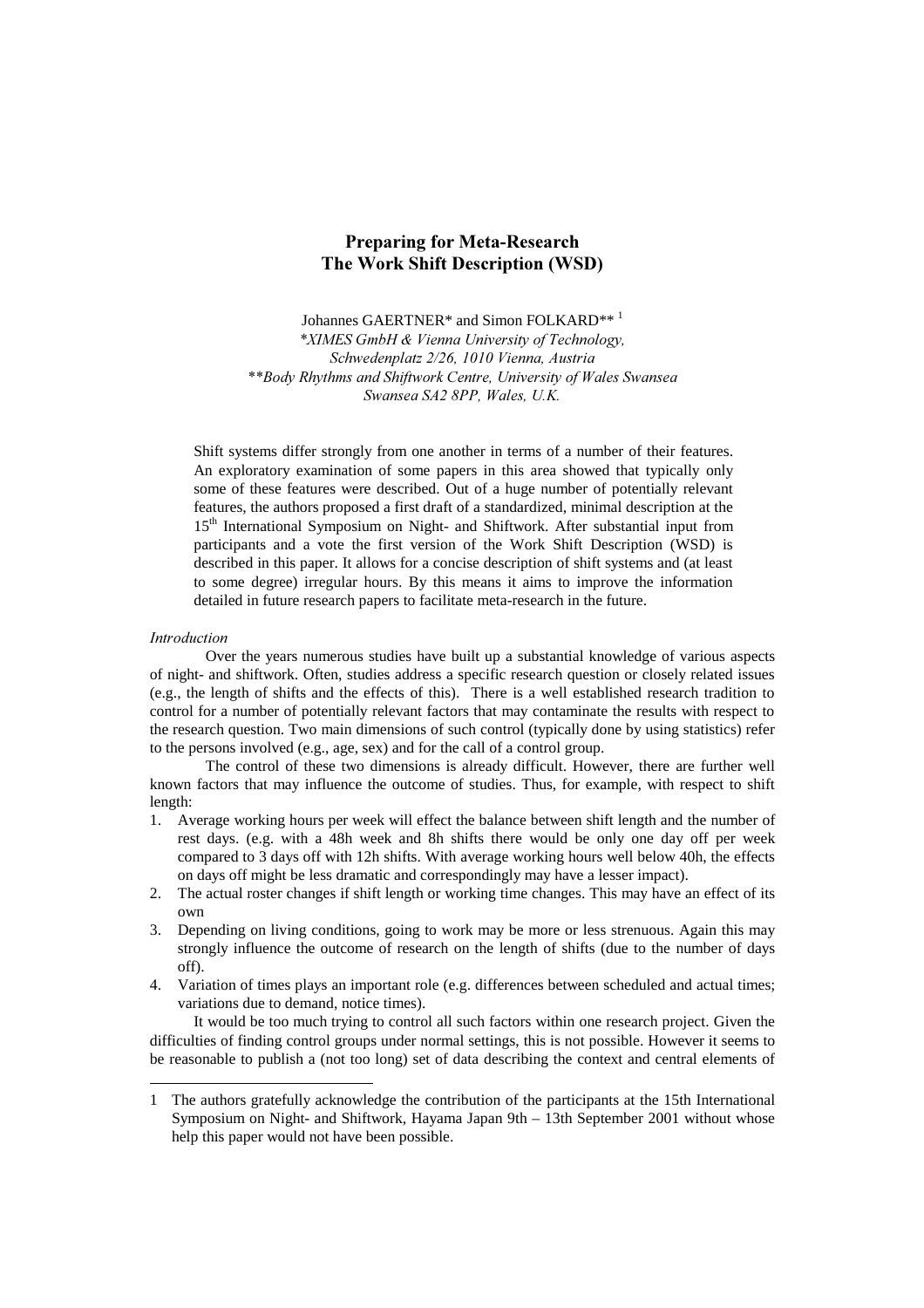the rosters. Such a list of features and issues to be described seems especially reasonable given the various scientific background of researchers in this field that bring the focus to different features of shift schedules considered important when describing a shift schedule. An exploratory review of research papers (Costa et al. 1989; Folkard & Hunt; 2000; Bohle & Tilley 1989) however shows that only some of these features are made explicit in papers and reports.

To facilitate comparison between studies and to allow for meta-analyses we developed the idea of a well defined list of features that should be described in research papers and in reports. Such a list should be a short list (using the abbreviations, a  $\frac{1}{4}$  of a page). This list should facilitate comparison of research & meta-research, meet different research interests: safety, health, fatigue, social issues, pay, scheduling with respect to very different cultural and legal environments.

The proposed list concentrates on the work shift description for regular rosters and (to some degree) irregular hours. Not included (but welcome if additionally described) are data regarding:

- sleep, time of breaks, behavior, eating  $&$  drinking
- group features age, education, gender, income  $\&$  pay
- ♦ industry & work organization
- industrial relations, participation  $&$  process
- cultural issues, laws, logic of collective agreements, social security
- geography  $&$  location
- research design
- $\bullet$  changes in these dimensions

Such a list of features to be described relies on the acceptance within a research community. It is not important to have a 'perfect' description (whatever that may be). It is important to have a description that is broadly used. Correspondingly the development of such a list is a participatory issue. A draft version of the list was introduced and refined at the  $15<sup>th</sup>$  International Symposium on Night and Shiftwork in Hayama, Japan 2001. There, several issues were added and clarified. An improvised voting brought 34 Yes votes for such a list to 2 No votes (90 sheets were distributed at the beginning of an evening session, but with no structured collection process). The authors, reflecting the input from participants, again revised the list. If further questions arise, please send us a proposal for revision via email or make a referendum via SINNET. The authors will add the thoughts to the Web-site of the Shiftwork International Newsletter (SIN). We assume that there will need to be further revisions made in the future to reflect researchers' experiences in using it.

#### Use of the WSD  $\&$  which values to take

The WSD should be used in full papers and reports. By using the abbreviations it should be a short list. The full description should be referenced with a citation and/or a reference to the Web-site of the Shiftwork International Newsletter (SIN). Typically two values are collected for each issue within the list

- E... Extreme values refer to the minimum or maximum, earliest or latest etc. depending on the issue under consideration. It should be clear from the context (e.g. breaks  $=$  minimum; working hours per day = maximum) which extreme should be entered. Sometimes two extreme values may be needed (e.g. in very irregular systems: the shortest and the longest shifts. If it is reasonable (especially for irregular hours) it might be even better to use two columns: one for minima, one for maxima. A further alternative would be to use standard deviation. If one of these alternatives is chosen it should be noted.
- A ... Average or typical values. In most cases one will be able to work with average values. However, with very irregular they may be very difficult to compute or irrelevant.

Regarding the hours to be described, actual hours of work should be listed (not scheduled hours). If the actual values are not available, please enter estimated values (a single value or a range) and mark them with  $(*)$ . If needed, separate lists for the weekdays & the weekend should be made (or for summer/winter, high …low). If values vary very strongly then take an approx. 95% percentile value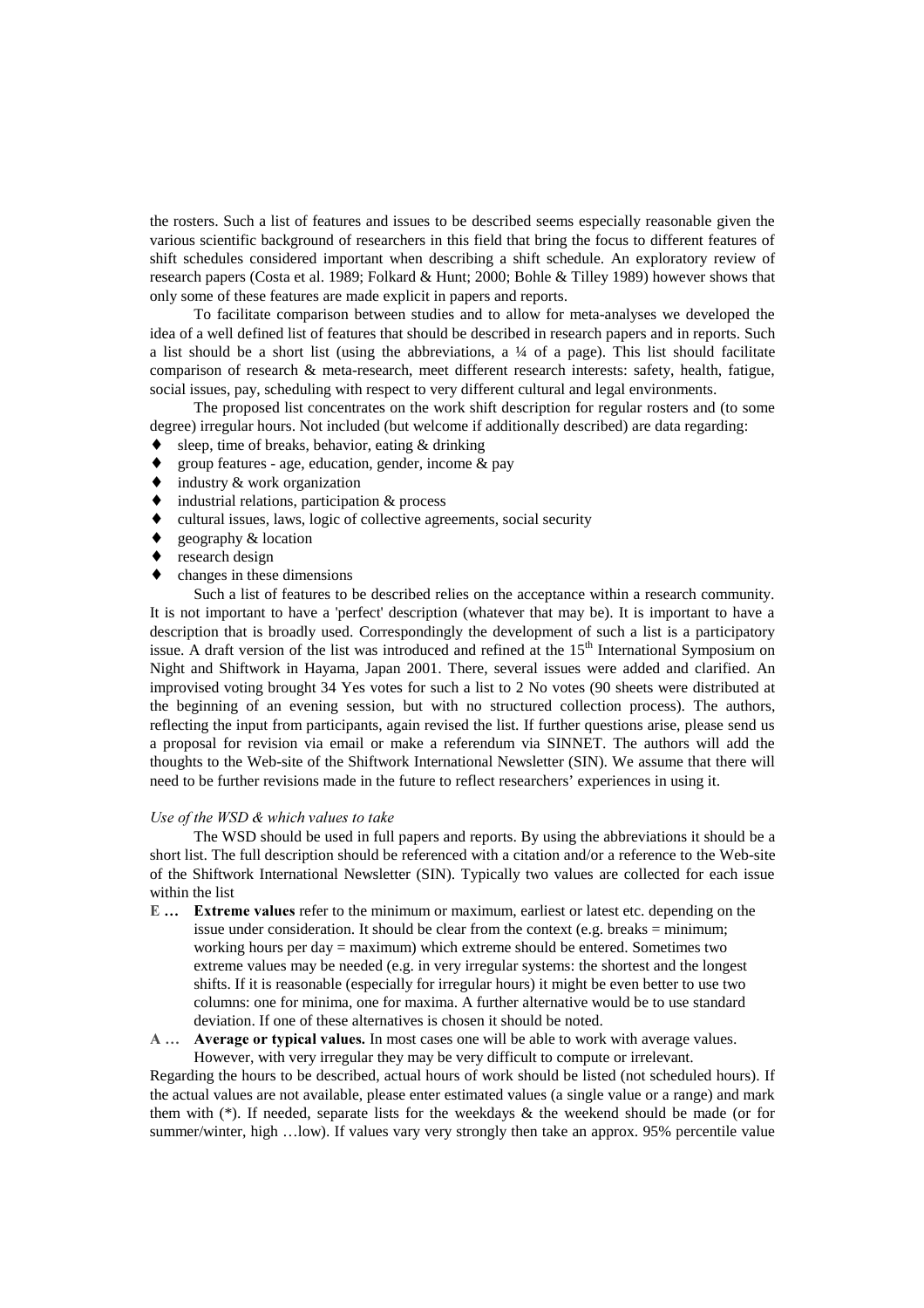as an extreme value or one of the other approaches that seems most reasonable. If values are omitted please shortly state whether N/A ... not applicable (with reasonable effort) or N/V… not known or estimated (building upon best knowledge) and mark it as an estimation (\*).

## The Work Shift System Description =  $WSD$

The WSD consists of a general description and either a table of shifts  $\&$  a figure of the roster or (if the first way is not applicable due to the number of shifts, the irregularity etc.) a  $2^{nd}$  list, describing the shifts and the roster.<sup>2</sup>

The first part of the WSD is a list of features relevant for rather different rosters. Figure 1 describes these features and explains how it they are to be understood or which values should be taken. Figure 2 gives an example how this list might be used in research papers.

|     | <b>DESCRIPTION</b>                              |                                           |                  |  |  |
|-----|-------------------------------------------------|-------------------------------------------|------------------|--|--|
| Nr. |                                                 |                                           |                  |  |  |
|     | <i>Issue</i>                                    | <b>Further explanations / values</b>      | 90%              |  |  |
|     | 1 weekly working hours                          | Actual hours! – excluding breaks          |                  |  |  |
|     | 2 days of annual leave                          | including public holidays (taken)         | $\boldsymbol{o}$ |  |  |
|     | 3 How much control do employees have over the   | none / not very much/ a fair amount/      | $\Omega$         |  |  |
|     | specific shifts they work?                      | quite a lot/complete                      |                  |  |  |
|     | 4 How much control do employees have over the   | none / not very much/ a fair amount/      | $\Omega$         |  |  |
|     | specific start and finish times?                | quite a lot/complete                      |                  |  |  |
|     | 5 How many days ahead do workers now the roster | The shifts should be known. Only          | $\Omega$         |  |  |
|     | in advance (in days)?                           | changes of starting times or end times of |                  |  |  |
|     |                                                 | $+\prime$ - 1 hour are considered.        |                  |  |  |
|     | 6 hours of on call duties a week                |                                           | $\boldsymbol{o}$ |  |  |
|     | 7 hours of unscheduled overtime a week          | (not already planned one week in          | $\Omega$         |  |  |
|     |                                                 | <i>advance</i> )                          |                  |  |  |

Figure 1: Features of the first part of the WSD with a description of the features.

|     | <b>EXAMPLE</b>             |       |                |  |  |
|-----|----------------------------|-------|----------------|--|--|
| Nr. | Abbreviation to be used in | $Ex-$ | Average/       |  |  |
|     | table within paper/report  | treme | <b>Typical</b> |  |  |
|     | Actual working hours p.W.  | 56:00 | 42:00          |  |  |
|     | Annual leave               |       | 30             |  |  |
| 3   | Empl. Contr. Shifts        | none  | a fair amount  |  |  |
|     | Empl. Contr. Times         | none  | a fair amount  |  |  |
| 5   | Changes known in advance   |       |                |  |  |
| 6   | Hours on call pW           | 16:00 | 6:00           |  |  |
| 7   | Unscheduled overtime pW    | 3:00  | 1:0            |  |  |

Figure 2: Example of the use of the first part of the WSD.

It was consensus that if applicable the list of shifts (figure 3) and a figure of the roster (figure 4) should be included. Reasons that might make such a list or figure impossible or un-informative might be differences between the actual and scheduled working hours, rosters that are extremely long, rosters with a high number of groups or a very high number of shifts, and irregular work hours.

 $\frac{1}{2}$  Items that had less than 90% support in the voting are marked with a "o" in the most right column. No item had less then 75% support.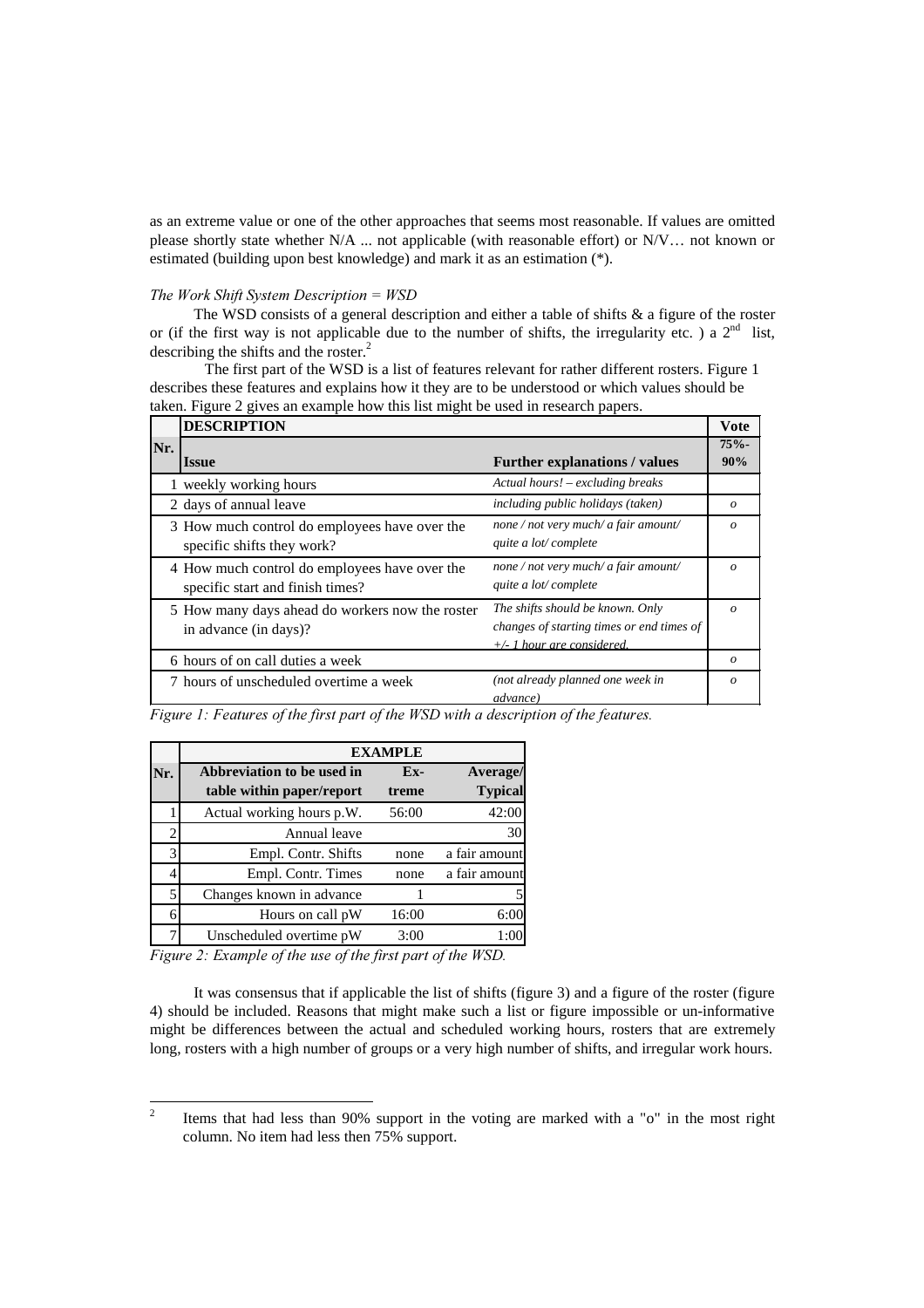|        | <b>TABLE OF SHIFTS</b> Break (s) |                          |  |  |
|--------|----------------------------------|--------------------------|--|--|
|        | Name Start End Start End         |                          |  |  |
| e.g. M |                                  | [07:00]15:00]11:45]12:15 |  |  |

Figure 3: Structure of the list to describe shifts.

| <b>FIGURE OF ROSTER</b> |  |                    |  |  |  |
|-------------------------|--|--------------------|--|--|--|
|                         |  | M Tu W Th Fr Sa Su |  |  |  |
|                         |  |                    |  |  |  |
|                         |  |                    |  |  |  |

 $\overline{\text{Figure 4: Structure of the figure to describe the roster.}}$ 

It was strongly felt that the following list should only be applied if the table of shifts and a figure of the roster can not be applied (e.g. due to irregular hours).

|     | <b>DESCRIPTION</b>                               |                                                                                                     |                  |  |  |
|-----|--------------------------------------------------|-----------------------------------------------------------------------------------------------------|------------------|--|--|
| Nr. |                                                  |                                                                                                     |                  |  |  |
|     | <b>Issue</b>                                     | <b>Further explanations / values</b>                                                                | 90%              |  |  |
|     | 8 daily working hours                            | hours after a daily break                                                                           |                  |  |  |
|     | 9 start of morning shift(s)                      | No distinction between morning & day shifts. Net hours.<br>Start between 5:00 & 11:00.              |                  |  |  |
|     | 10 end of night shift(s)                         | Night shifts have more than 3 hours of work between<br>22:00 & 6:00                                 |                  |  |  |
|     | 11 hours of work before a break $(s)$            | If several breaks, list them                                                                        |                  |  |  |
|     | 12 length of break (s)                           | If several breaks, list them. If applicable distinguish<br>whether real break or just stop of work. |                  |  |  |
|     | 13 length of Morning or Day shift(s)             | No distinction morning & day. Net hours. Start between<br>5:00 & 11:00.                             |                  |  |  |
|     | 14 length of afternoon or evening<br>shift(c)    | Afternoon shifts start after 11:00 and end before 1:00.                                             |                  |  |  |
|     | 15 length of night shift(s)                      |                                                                                                     |                  |  |  |
|     | 16 Percentage of weekends off                    | Friday 22:00 to Sunday Monday 6:00 within 5 weeks<br>(rolling average)                              |                  |  |  |
|     | 17 length of cycle                               | if applicable                                                                                       |                  |  |  |
|     | 18 length of daily rest                          | in hours                                                                                            | $\overline{o}$   |  |  |
|     | 19 length of longest weekly break                | <i>in hours</i>                                                                                     | $\boldsymbol{o}$ |  |  |
|     | 20 days of morning or day shift(s)               | change to different shift or rest days                                                              |                  |  |  |
|     | 21 days of afternoon shift(s) before<br>changing | change to different shift or rest days                                                              |                  |  |  |
|     | 22 days of night shift(s) before<br>changing     | change to different shift or rest days                                                              |                  |  |  |
|     | 23 Days off in row after a period of wo in days  |                                                                                                     |                  |  |  |
|     | 24 Successive days of work                       | a sequence of duties (of any kind) before at least 36:00<br>hours off                               |                  |  |  |
|     | 25 Direction of rotation                         | Fixed/forward/mostly forward/mixed/mostly<br>backward/backward                                      | $\overline{o}$   |  |  |

*backward/backward*<br>Figure 5: 2<sup>nd</sup> part of the WSD to be used if the list of shifts and the figure of the roster can not be applied.